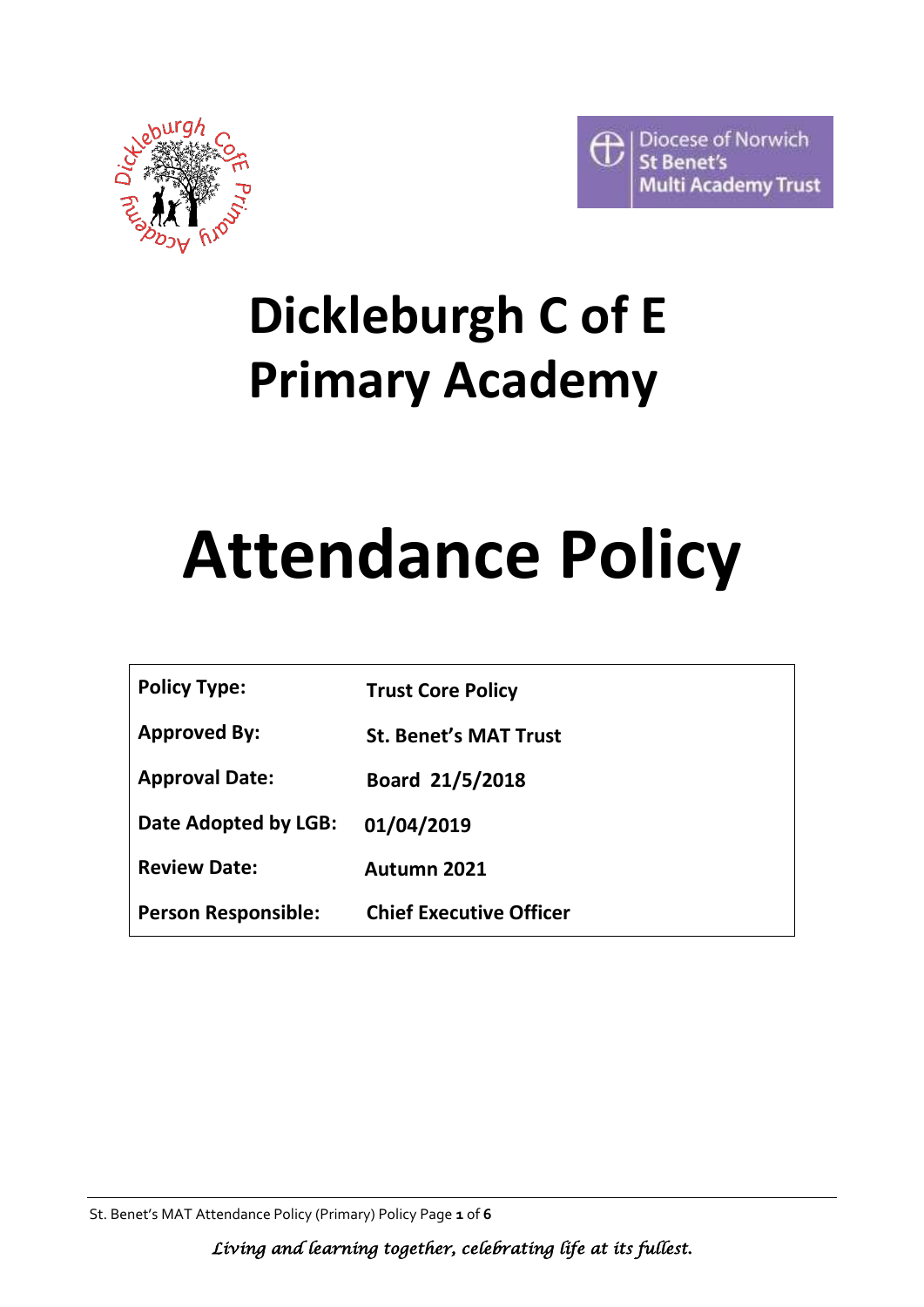#### **Roles and Accountabilities**

The Diocese of Norwich St. Benet's Multi Academy Trust (the "Trust") is accountable for all policies across its Academies. All policies, whether relating to an individual academy or the whole Trust, will be written and implemented in line with our ethos and values as articulated in our prospectus. We are committed to the provision of high-quality education in the context of the Christian values of responsibility, respect and dignity where individuals are valued, aspirations are high, hope is nurtured and talents released.

A Scheme of Delegation for each academy sets out the responsibilities of the Local Governing Body and Principal / Head Teacher. The Principal / Head Teacher of each academy is responsible for the implementation of all policies of the Academy Trust.

All employees of the Academy Trust are subject to the Trust's policies.

### **Mission Statement**

We, Dickleburgh C of E Primary Academy strive for excellence and enjoyment in education by providing a safe, secure, caring family environment, where all are valued and respected as individuals.

We will endeavour to enable our pupils to reach their full potential, whilst growing in their love and understanding of the Christian Faith.

**Regular and punctual attendance is an essential prerequisite to effective learning. At Dickleburgh C of E Primary Academy we aim to develop an ethos which demonstrates to pupils, parents/carers and the wider community how much we value good attendance and punctuality. Our academy attendance target is 9**8**%.**

# **Types of Absence**

The parent/carer of a pupil of compulsory academy age is required by law to ensure that the pupil attends the academy at which he/she is registered. Should a parent fail to ensure that his/her pupil attends that academy then the parent is guilty of an offence. When a pupil of compulsory academy age is absent from academy, the attendance register must indicate whether the absence is authorised or unauthorised and the appropriate register code will be used.

#### **Authorised Absence**

Authorised absence is where the academy has either given approval in advance for the pupil to be absent or where an explanation offered afterwards has been accepted as satisfactory justification for absence.

Absence may generally be authorised for the following reasons:

- illness, medical or dental appointments;
- days of religious observance;

St. Benet's MAT Attendance Policy (Primary) Policy Page **2** of **6**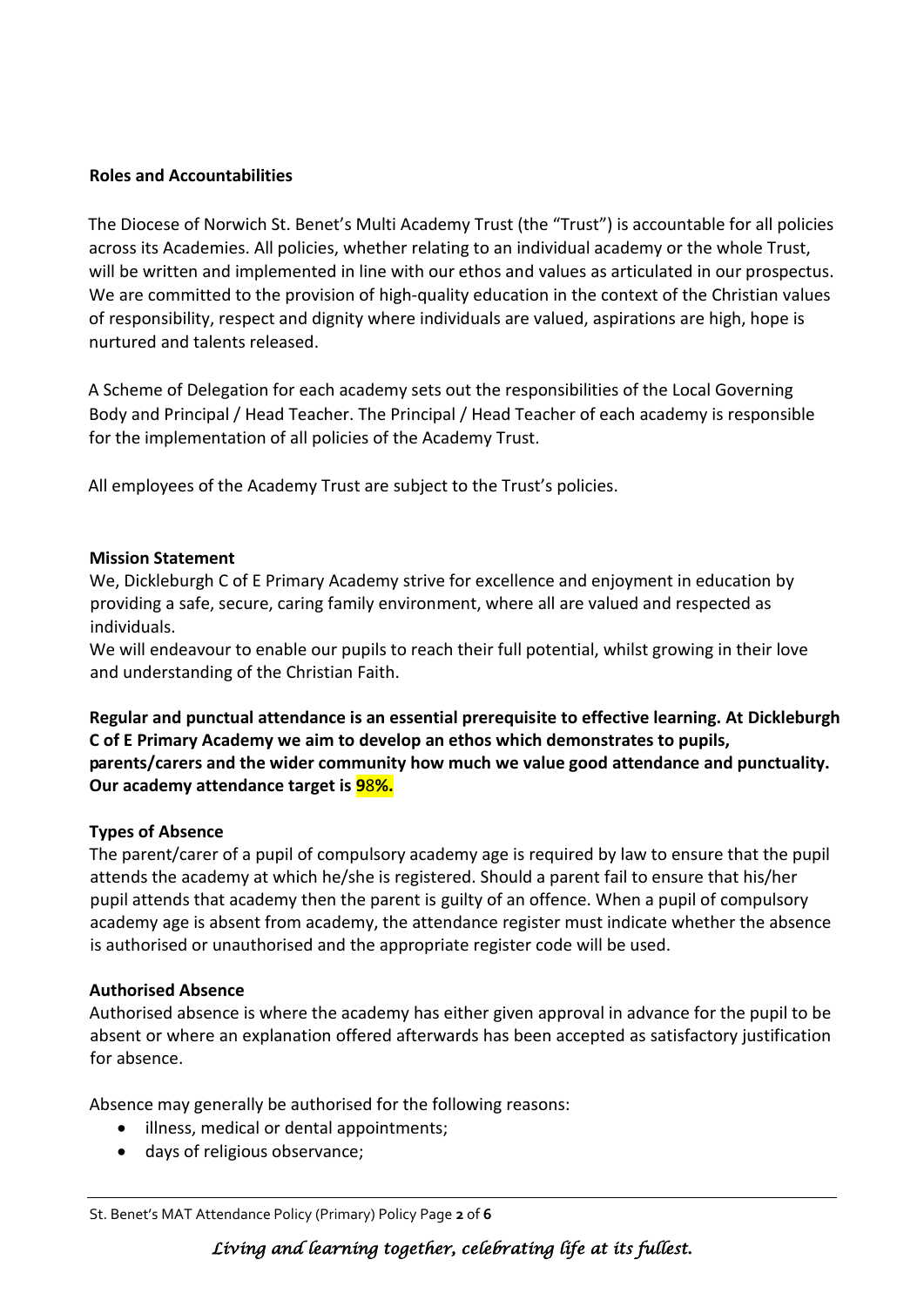- exclusion;
- traveller pupil travelling for the purposes of parents' employment
- family bereavement;
- involvement in a public performance;
- 'exceptional' occasions (the nature of such occasions will be determined by academy on an individual basis);

#### **Unauthorised Absence**

Unauthorised absence is where no explanation has been given for the pupil's absence or where the explanation offered is considered by the academy to be unacceptable.

Absence should **not** be authorised in the following circumstances:

- no explanation is offered by the parent/carer;
- the explanation offered is unsatisfactory (e.g. shopping, minding the house, etc);
- family holidays (unless granted under 'exceptional' circumstances).

#### **Persistent Absence**

Persistent absence (or PA) is absence of 10% or more. An individual pupil is therefore deemed to be a persistent absentee if his/her attendance is less than 90% (regardless of whether or not the absences have been authorised).

#### **Home Visits**

If necessary, staff may make home visits without notification, when a pupil is a persistent absentee or there is a failure to contact Academy on the first day of absence.

#### **Approved Educational Activity**

Pupils who are educated off site, dual registered, or who are engaged in supervised educational activities away from academy premises, need not be marked as authorised absent, and will be recorded as on an approved educational activity. This means that for statistical purposes such as educational visits, or approved sporting activities can be counted as statistically 'present'. The nature of the activity must, however, be recorded by use of appropriate code. This is important in order to ensure that an accurate record of those pupils physically present on site at any given time is instantly available.

#### **Registers**

We are required by law to call attendance registers twice daily - once at the start of the morning session and again during the afternoon session. At Dickleburgh C of E Primary Academy we expect parents/carers to ensure that pupils are on the academy premises by 8.45 am and again at 1.15pm

The morning register closes at 9.20 am so pupils arriving after 9.20 am will be marked with an L indicating they are late for academy.

However, pupils arriving after the register has closed will be registered with a U showing they are present in academy but were late enough to affect their learning. In considering attendance levels, the form register is of paramount importance. Registers are legal documents. Should the parents/carers/carers of a persistent non-attender be prosecuted by the Local Authority under Section 444 of the 1996 Education Act, then the information which the register contains will be the main source of evidence presented to the court. The regulatory requirements

St. Benet's MAT Attendance Policy (Primary) Policy Page **3** of **6**

# *Living and learning together, celebrating life at its fullest.*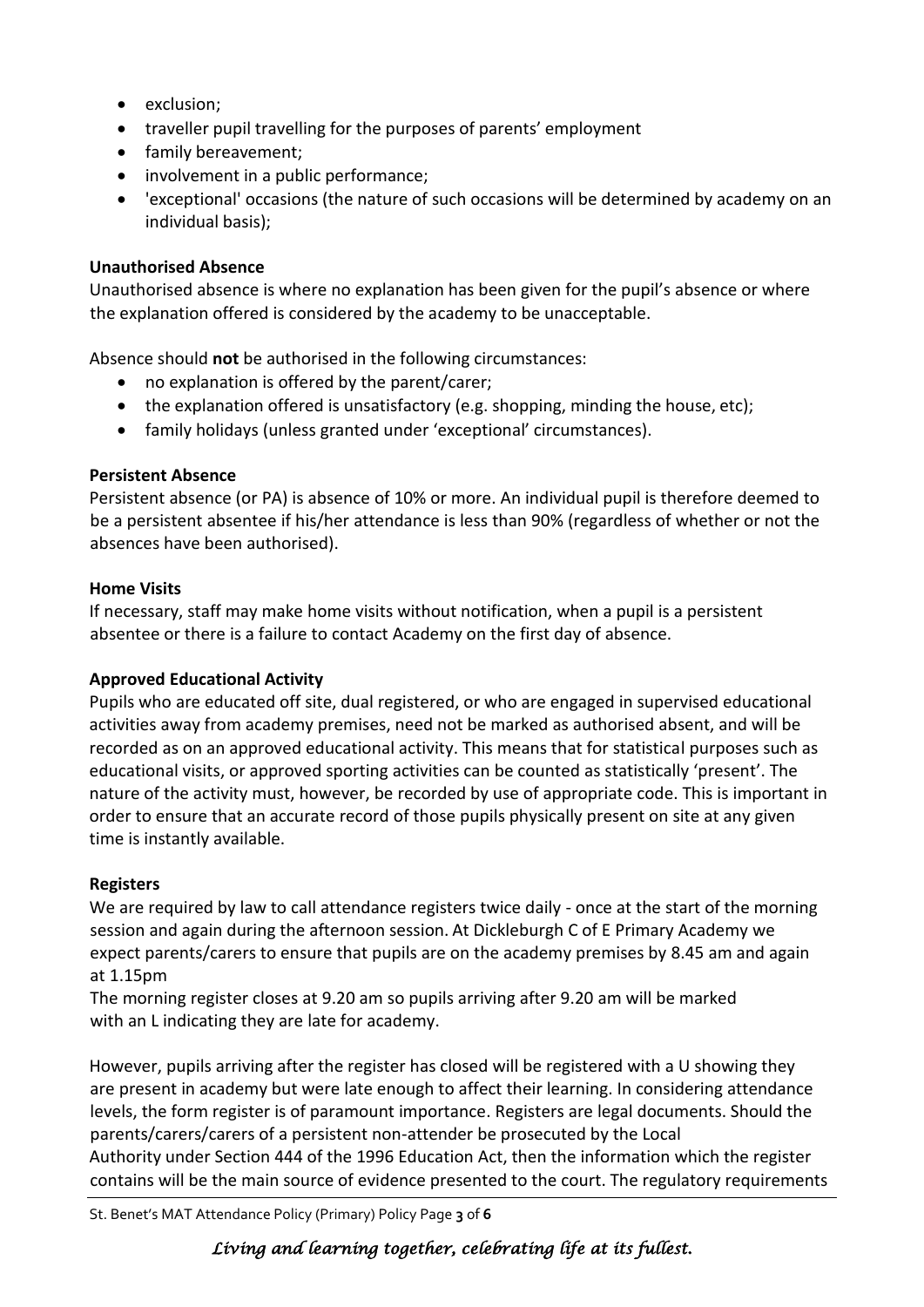placed on academies with regard to the keeping of registers are to be found in the Education (Pupil Registration) Regulations 2006.

The data which is extracted from accurate and up-to-date attendance registers will be used to support the more effective management of whole-academy attendance matters. Such data can be used to:

- support and underpin the target-setting process (for individual pupils, year groups, identified cohorts, the whole academy) in relation to overall attendance and unauthorised absence on a (half-)termly and yearly basis;
- identify individual pupils and particular groups of pupils who are or may be at risk of becoming
- persistent absentees;
- facilitate and encourage early intervention;
- identify particular types or patterns of absenteeism
- identify possible inconsistencies in the implementation of academy policy;
- report attendance matters to parents/carers.

# **First Day Response**

As a vigilant and caring academy we apply first-day response to pupil absence. This means making a

determined and sustained effort to respond to unexplained absence on the first morning of absence, usually through a telephone call.

# **Punctuality**

In addressing punctuality at Dickleburgh C of E Primary Academy we:

- have clear procedures registers close at 9.20 am and 1.30pm;
- publicise this policy in Academy and communicate it to parents/carers/carers;
- balance any sanctions with positive encouragement;
- praise and acknowledge punctuality and improvements in punctuality;
- ensure that teachers set a good example by arriving punctually for registration and for lessons;

follow up the reasons for lateness and be alert to any emerging patterns or problems.

# **It is the responsibility of the Headteacher to monitor attendance and punctuality. The Local Governing Body set attendance targets annually and are kept informed on attendance figures.**

# **Leave of Absence**

There is no entitlement in law for any leave of absence from academy in term time. Any applications for leave of absence must be made in advance using the 'Leave Request' form and any request can only be authorised where Academy accepts there are 'exceptional circumstances'.

Any parent/carer requesting leave of absence of more than 5 days will be asked to make an appointment to see the Headteacher/ Chair of Governors to explain the circumstances.

Where parents/carers take pupils out of academy without authorisation penalty notices will be issued where the trigger of 5 days is met.

St. Benet's MAT Attendance Policy (Primary) Policy Page **4** of **6**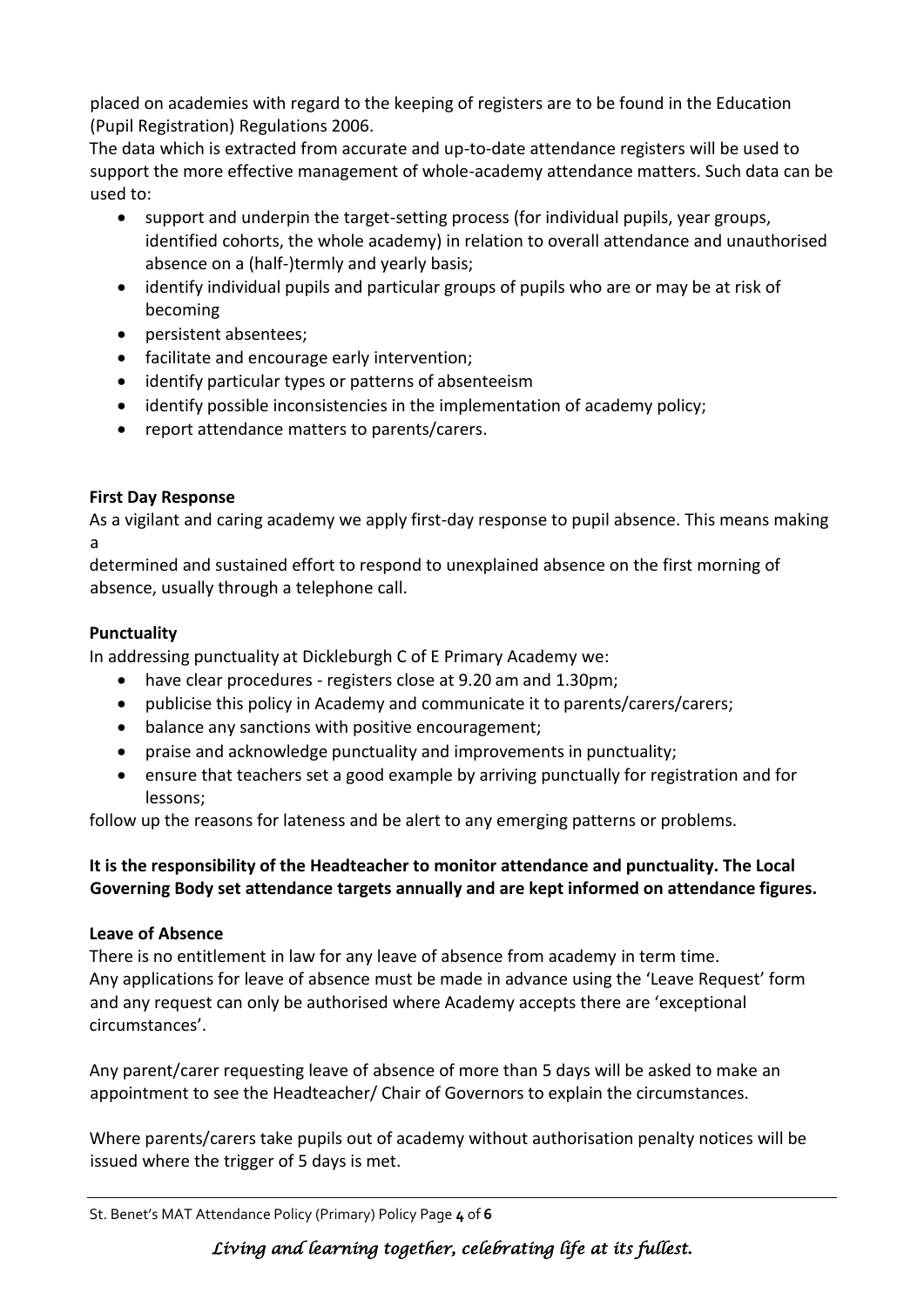Parents/carers risk losing their pupil's place on the Academy Roll if the pupil does not return to Academy on the agreed date of return and re-admission cannot be guaranteed as defined in legislation: The specific circumstances which outline when a pupil can be removed from roll are laid out in Regulation 8 (1) (f) (iiii) of the Education (Pupil Registration) (England) Regulations 2006 (amended 2013).

# **Leave of absence in term-time will never be authorised**:

- during the first term, when a pupil is just starting at Academy, as it is very important for the pupil to settle into their new class;
- during an assessment/test period Key Stage 2 SATs
- when a pupil's attendance record already includes **any** level of unauthorised absence or is below **90%**

# **Penalty Notices**

The law gives powers to the Local Authority and other designated bodies to issue Penalty Notices where a parent/ carer is considered able but unwilling to ensure their pupil's school attendance. Reducing absences from school is a key priority nationally and locally because missing school damages a pupil's attainment levels, disrupts school routines and the learning of others.

Parents/carers commit an offence if a pupil fails to attend school and those absences are classed as unauthorised. A Penalty Notice is an alternative to prosecution, which does not require an appearance in court unless the fine is unpaid after 28 days. Full payment of the Penalty Notice means that parents/carers can avoid being prosecuted and convicted.

Penalty notices are issued per parent per pupil at £120. However, if paid within 21 days the cost is £60. In every case a pupil must have had a minimum of 5 school days lost to unauthorised absence during the current term or 10 school days lost to unauthorised absence in 2 consecutive terms before a Penalty Notice is considered. In cases of unauthorised absence parents/carers will receive a written warning of the possibility of Penalty Notice being issued. This will state the extent of the pupil's absences and give parents/carers 15 days to bring about an improvement. In that time the pupil should have no unauthorised absences from school.

In cases of unauthorised holidays warnings will be issued where sufficient notice of the intended absence has been given. This means that in some cases, Penalty Notices may be issued without a warning.

At this stage, Dickleburgh C of E Primary will not be using Penalty Notices and will instead consultant partners in St. Benet's MAT for advice, strategies and support with difficult situations or conversations.

# **Absence for religious reasons**

St Benet's Multi-Academy Trust acknowledges the multi-faith nature of British society and recognises that, on some occasions, religious festivals may fall outside school holiday periods or weekends and is recognised as such by a relevant religious authority. Where this occurs, the school will consider either authorising the student absence or making special leave for religious observance. Parents are requested to give advance notice to the school.

#### St. Benet's MAT Attendance Policy (Primary) Policy Page **5** of **6**

# *Living and learning together, celebrating life at its fullest.*